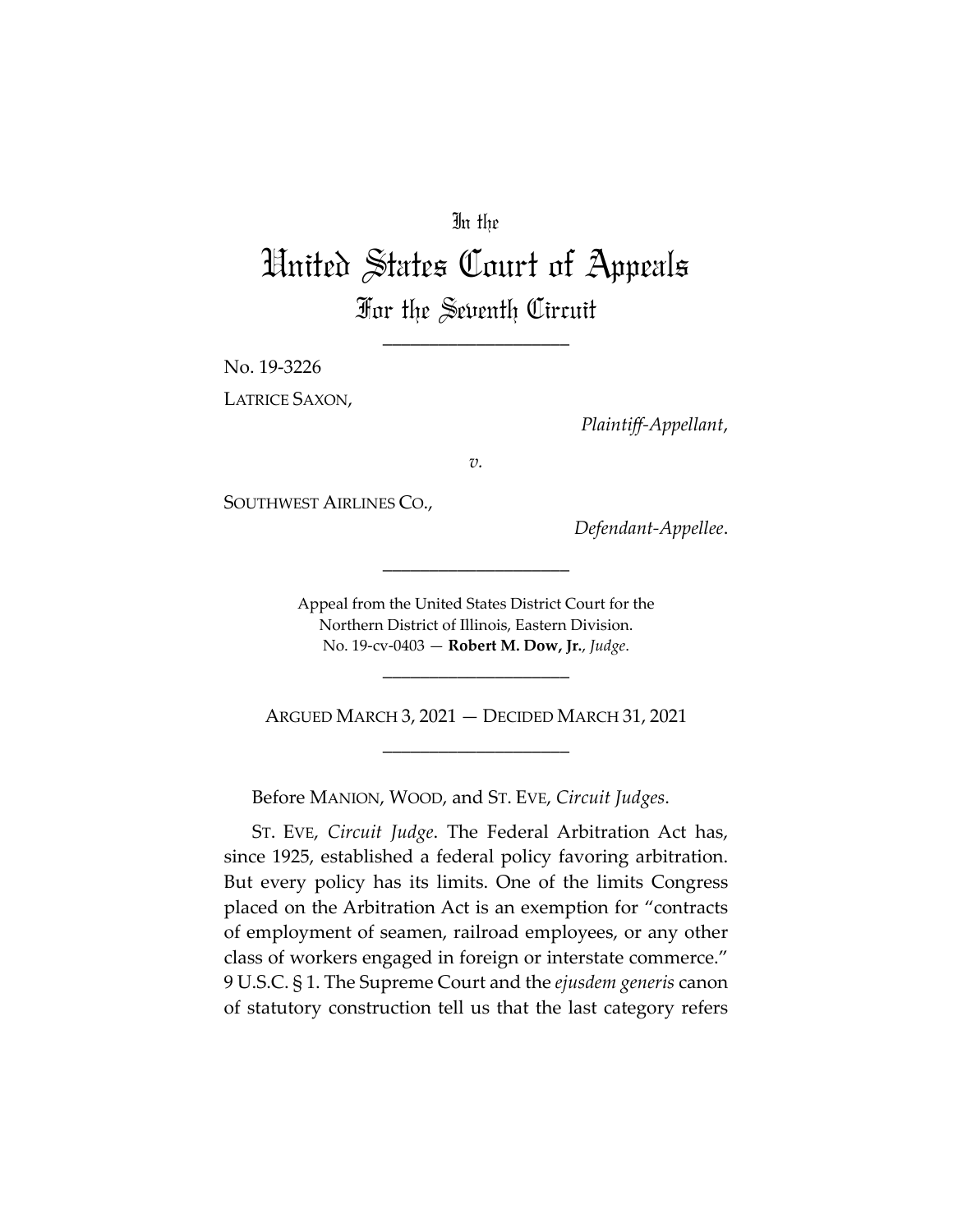not to all contracts of employment, but only those belonging to "transportation workers." Beyond the two examples the statute provides—seamen and railroad employees—deciding who qualifies as a transportation worker is not always an easy task.

Latrice Saxon is a ramp supervisor who manages and assists workers loading and unloading airplane cargo for Southwest Airlines Company. After she brought a lawsuit against her employer, Southwest invoked the Arbitration Act. Saxon asserted that she was an exempt transportation worker, but the district court found her work too removed from interstate commerce and dismissed the case.

We reverse. The act of loading cargo onto a vehicle to be transported interstate is itself commerce, as that term was understood at the time of the Arbitration Act's enactment in 1925. Airplane cargo loaders, as a class, are engaged in that commerce, in much the way that seamen and railroad employees were, and Saxon and the ramp supervisors are members of that class. It therefore follows that they are transportation workers whose contracts of employment are exempted from the Arbitration Act.

**I** 

As a ramp supervisor at Chicago Midway International Airport, Saxon supervises, trains, and assists a team of ramp agents—Southwest employees who physically load and unload planes with passenger and commercial cargo. Ostensibly her job is meant to be purely supervisory, but Saxon's uncontroverted declaration asserts that she and the other ramp supervisors at Midway frequently fill in as ramp agents when they are short on workers. Though the ramp agents are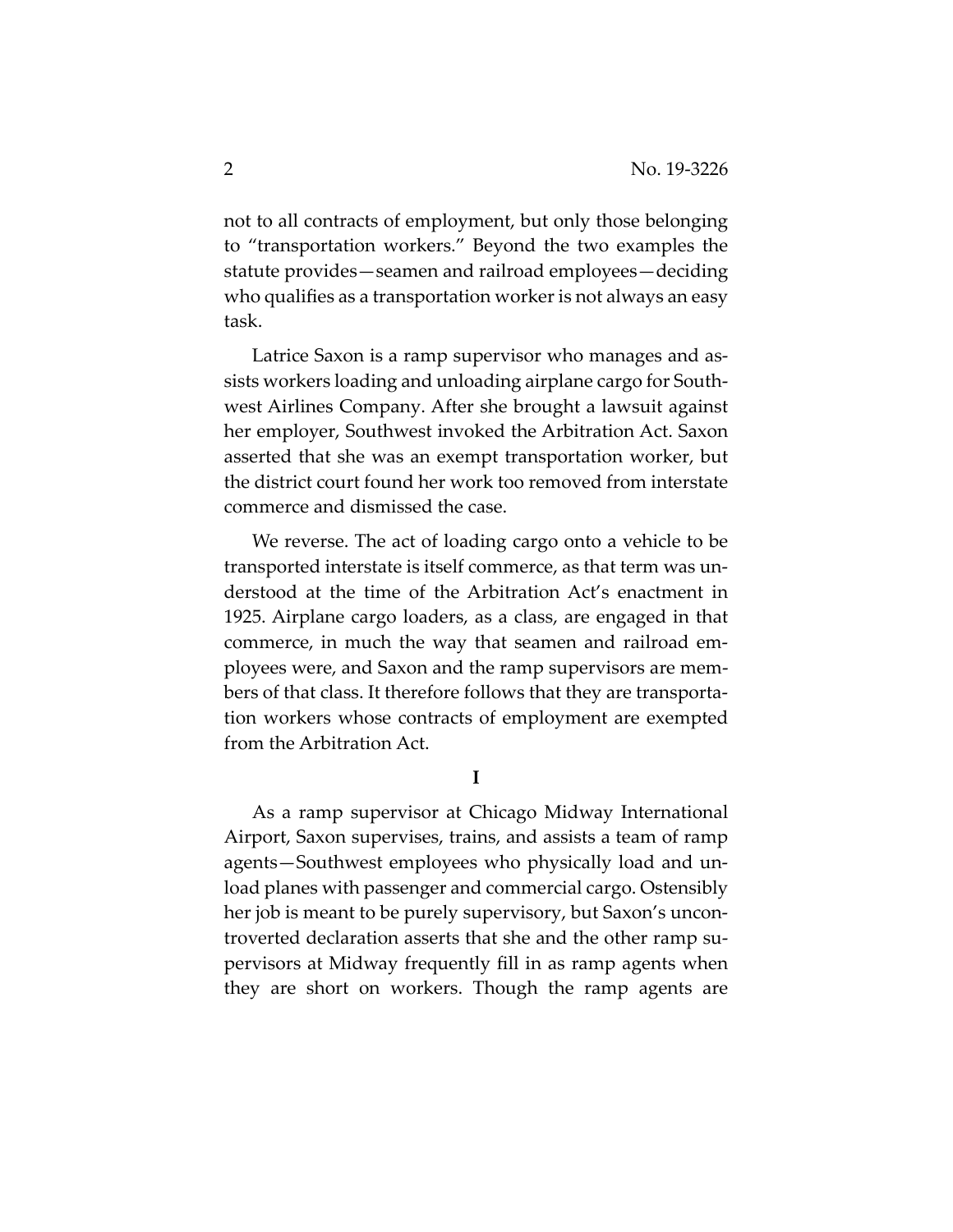covered by a collective bargaining agreement, supervisors like Saxon are excluded. She, like other excluded Southwest employees, agreed annually as part of her contract of employment—not separately—to arbitrate wage disputes.

Believing that Southwest failed to pay ramp supervisors for overtime work, Saxon nevertheless filed a putative collective action against Southwest under the Fair Labor Standards Act, 29 U.S.C. §§ 201–219. Southwest moved to stay the suit pending arbitration, see 9 U.S.C. § 3, or to dismiss it for improper venue in light of Saxon's arbitration agreement, Fed. R. Civ. P. 12(b)(3); *Contʹl Cas. Co. v. Am. Nat. Ins. Co.*, 417 F.3d 727, 733 (7th Cir. 2005). Saxon responded that the Arbitration Act did not apply because she was a member of a "class of workers engaged in foreign or interstate commerce," and therefore exempted by § 1 of the Arbitration Act.

In *Circuit City Stores v. Adams*, 532 U.S. 105, 119 (2001), the Supreme Court held that the exemption in § 1 applies only to "transportation workers." Relying on *Lenz v. Yellow Transportation, Inc.*, 431 F.3d 348, 352 (8th Cir. 2005), Saxon maintained that she was a transportation worker because Southwest was a transportation company, and she was responsible for loading and unloading goods for transportation. Southwest replied that Saxon fell outside the exemption because she did not personally move goods across state lines or manage those who do.

The district court agreed with Southwest. Surveying the limited caselaw, the court determined that the "linchpin" of the transportation-worker definition was "actual transportation, not merely handling goods …. at one end or the other" of a network. In support, it highlighted the exclusion for seamen—a term which it understood not to cover the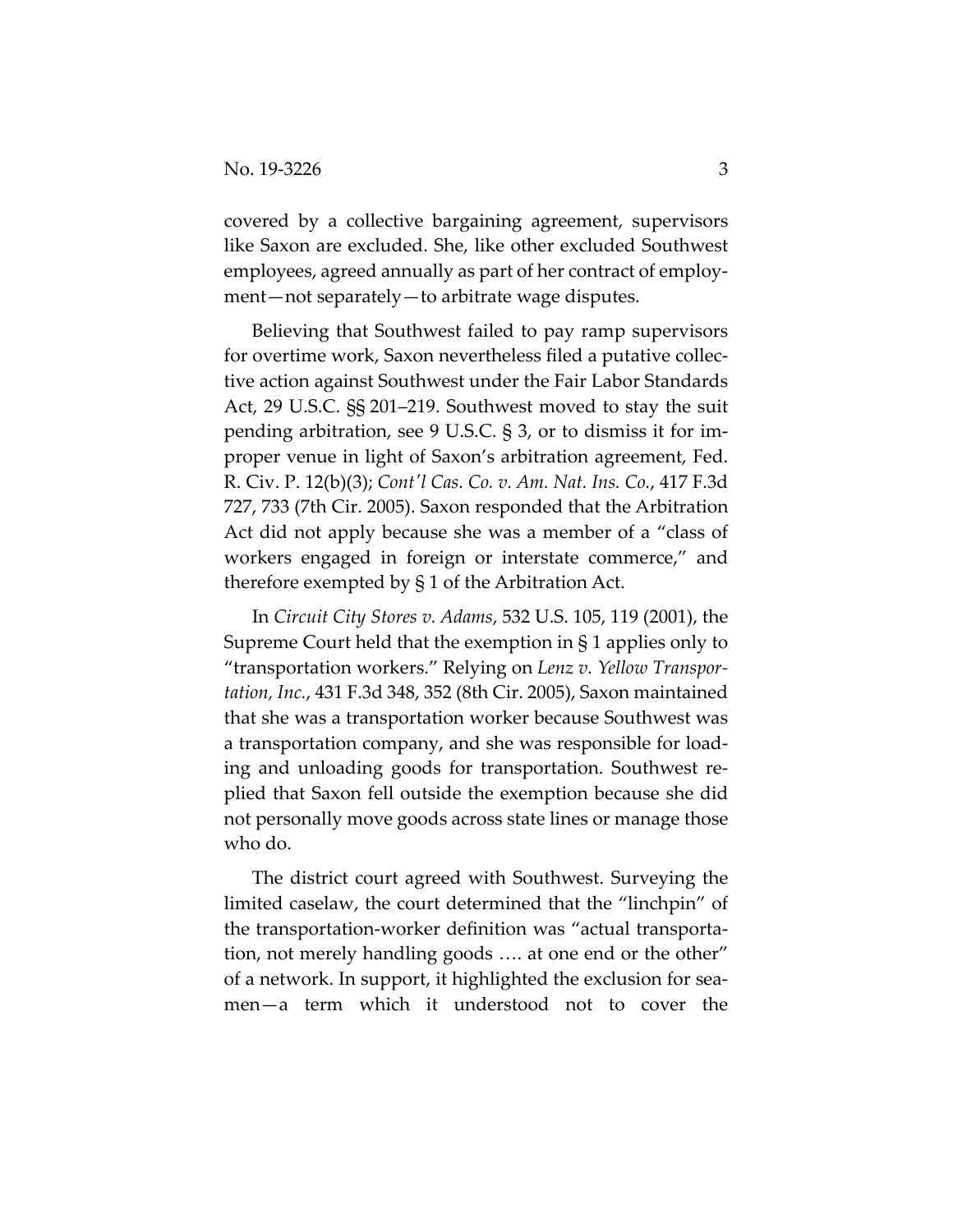longshoreman who loaded and unloaded ships—and extended that logic to warehousemen, stevedores, porters, and to Saxon's analogous role as a ramp supervisor. Saxon appealed.

# **II**

We recently considered the framework of the Arbitration Act and the § 1 exemption in *Wallace v. Grubhub Holdings, Inc.*, 970 F.3d 798 (7th Cir. 2020). Congress passed the Act in 1925 in response to the general "hostility of American courts to the enforcement of arbitration agreements" and "sought to replace that 'widespread judicial hostility' with a 'liberal federal policy favoring arbitration.'" *Id.* at 799–800 (citing *AT&T Mobility LLC v. Concepcion*, 563 U.S. 333, 339 (2011)). Section 1 of the Act represents an outer limit on Congress's favor toward arbitration. *See New Prime Inc. v. Oliveira*, 139 S. Ct. 532, 543 (2019). It provides that "nothing" in the Act shall apply to "contracts of employment" for "seamen," "railroad employees," and a third, residual category, "any other class of workers engaged in foreign or interstate commerce." 9 U.S.C. § 1; *Wallace*, 970 F.3d at 799.

The parties do not dispute that Saxon's arbitration agreement is a contract of employment but only whether Saxon is one of the workers exempted. Like the plaintiff in *Wallace*, Saxon does not claim to be a seaman or railroad employee and argues only that she fits in the residual category.

To understand the scope of that category, we explained in *Wallace,* "our inquiry 'begins with the text.'" 970 F.3d at 800 (citing *Ross v. Blake*, 136 S. Ct. 1850, 1856 (2016)). We interpret the words of that text based on their "ordinary … meaning … at the time Congress enacted the statute." *New Prime*, 139 S.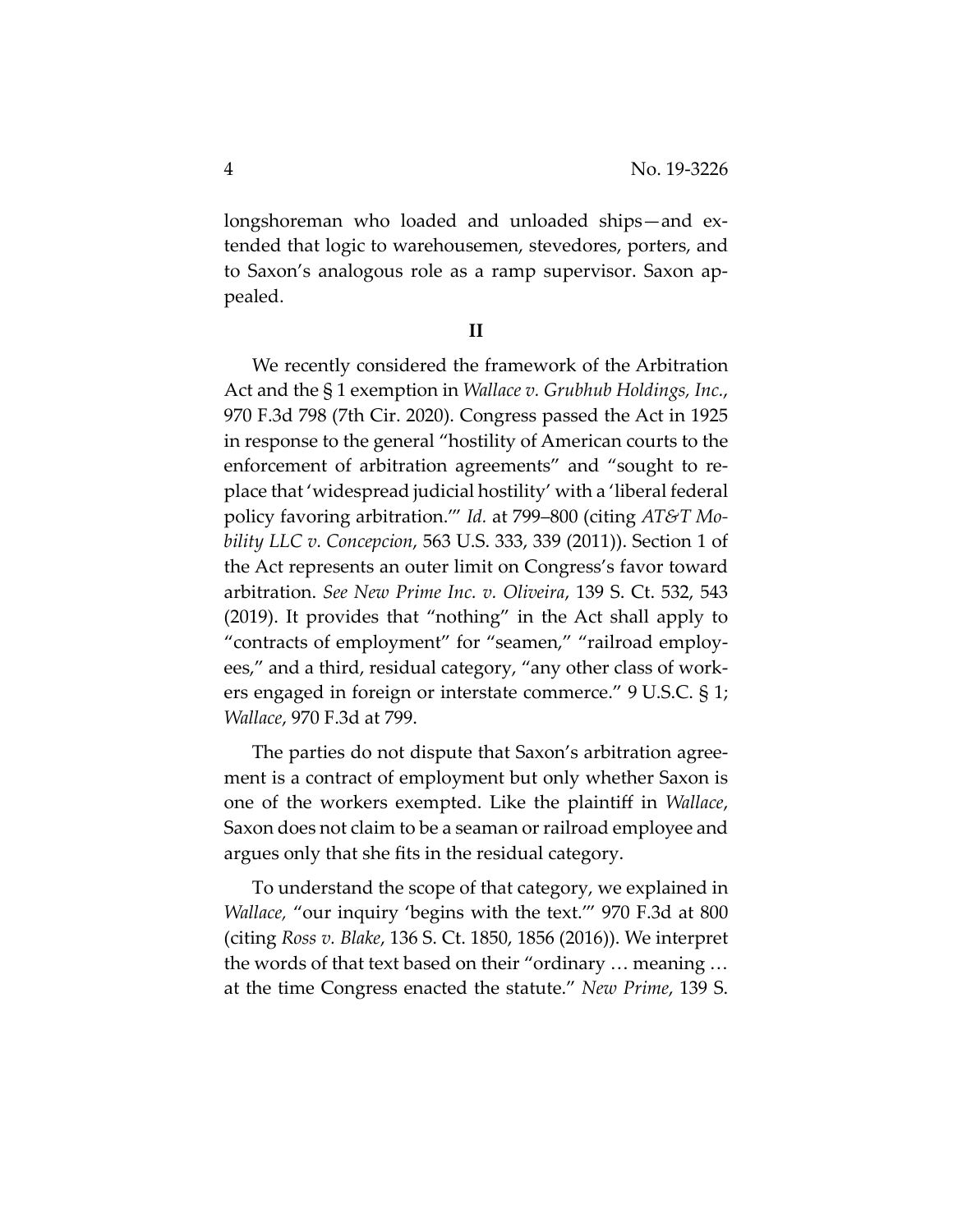Ct. at 539 (quoting *Wis. Cent. Ltd v. United States*, 138 S. Ct. 2067, 2074 (2018)).

 The first textual clue is the phrase "class of workers," which obligates us to focus on the broader occupation, not the individual worker. *Wallace*, 970 F.3d at 800. We therefore ask not whether Saxon is engaged in commerce, but whether a given class of workers is engaged in commerce and whether Saxon is a member of that class. *Id.* at 802.

The second clue is the two enumerated categories of seamen and railroad employees, which provide a gloss on what it means for a class of workers to be "engaged in commerce." *Id.* at 801. Standing alone, the phrase "engaged in commerce" is a term of art with a narrower scope than similar formulations like "involving commerce" or "affecting commerce," though its precise breadth often depends on "statutory context." *Circuit City*, 532 U.S. at 115–18. Under the *ejusdem generis* canon of construction, general words are interpreted to reflect the "common characteristics" of the enumerated categories that precede them. *Ctr. Video Indus. Co. v. Roadway Package Sys., Inc.*, 90 F.3d 185, 187–88 (7th Cir. 1996); *see* Antonin Scalia & Bryan A. Garner, Reading Law: The Interpretation of Legal Texts 199 (2012). In *Circuit City*, the Supreme Court used this canon to reject the argument that § 1 exempted all employment contracts. 542 U.S. at 114–15. Instead, the court limited the scope of the residual category to "transportation workers," *id.* at 119, those who are "akin to 'seamen' and 'railroad employees,'" *Wallace*, 970 F.3d at 801. To be engaged in commerce for purposes of § 1, then, is to "perform[] work analogous to that of seamen and railroad employees, whose occupations are centered on the transport of goods in interstate and foreign commerce." *Id.* at 802.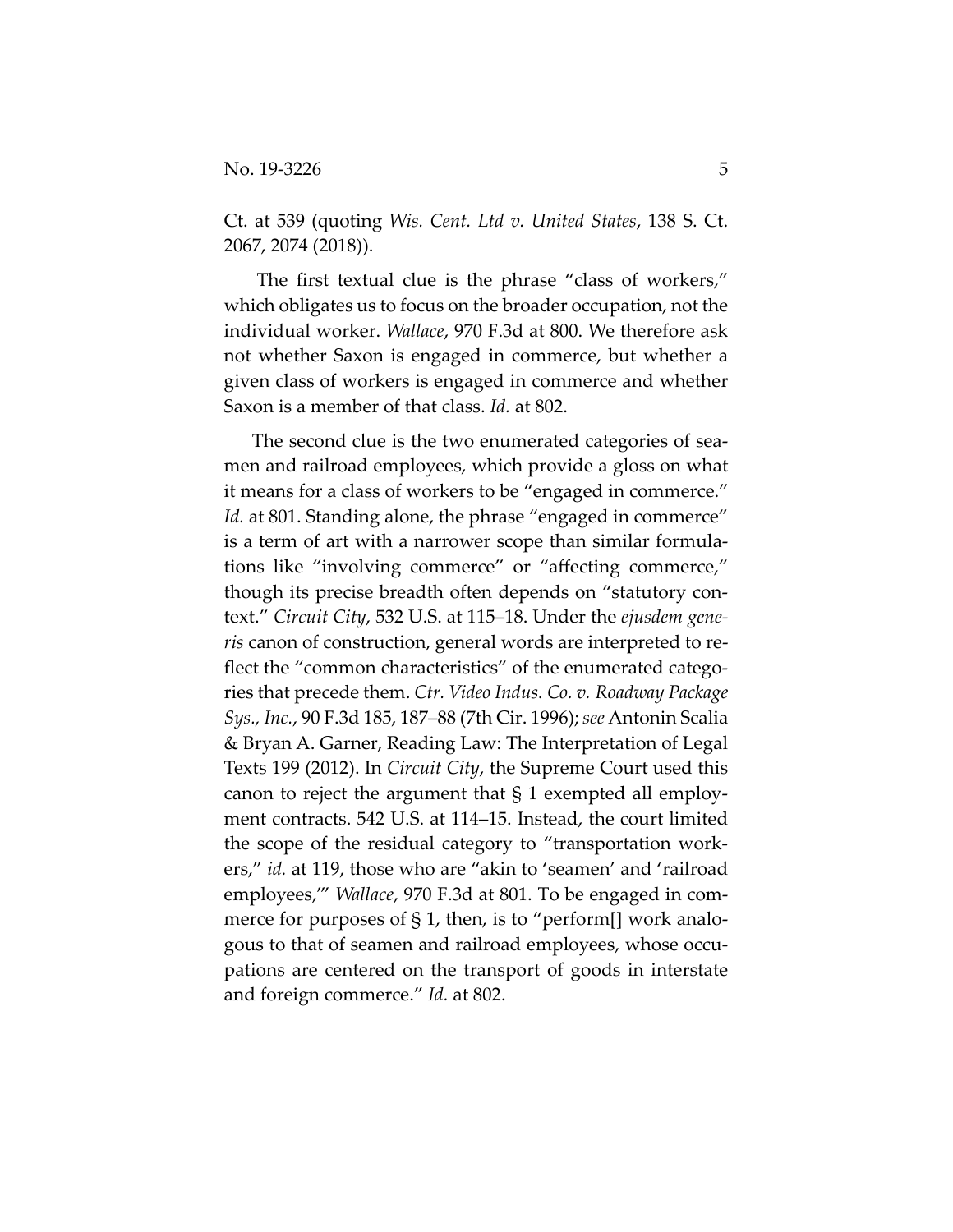#### **III**

Saxon argues on appeal that ramp supervisors, and cargo loaders more broadly, are transportation workers within the original meaning of § 1 at the time it was enacted in 1925. Almost a century ago, she insists, those who loaded cargo for interstate transport were recognized to be engaged in commerce. She also draws parallels between her job loading cargo as a ramp supervisor and the 1925 definitions of seamen and railroad employees, which in her view covered boat and train cargo loaders.

# **A**

Southwest first raises a threshold objection to Saxon's argument: she never made it in the district court. She urged the district court only to follow the Eighth Circuit's *Lenz* decision, which did not emphasize the text of § 1, its original meaning in 1925, or the scope of the two enumerated categories. Southwest contends that Saxon therefore forfeited or waived her arguments, though Saxon insists she generally raised the relevant issues in the district court.

We need not resolve this dispute. Even if Saxon had waived her arguments by failing to present them in the district court, we would still consider them now. We may, in our discretion, forgive waiver or forfeiture in a case that presents a pure question of statutory interpretation that the parties have fully briefed on appeal. *E.g.*, *Hively v. Ivy Tech Cmty. Coll. of Ind.*, 853 F.3d 339, 351 (7th Cir. 2017) (en banc); *Amcast Indus. Corp. v. Detrex Corp.*, 2 F.3d 746, 749–50 (7th Cir. 1993). We exercise such discretion sparingly, *see In re Sw. Airlines Voucher Litig.*, 799 F.3d 701, 714 (7th Cir. 2015), but we would elect to do so here. Saxon presents us with an important and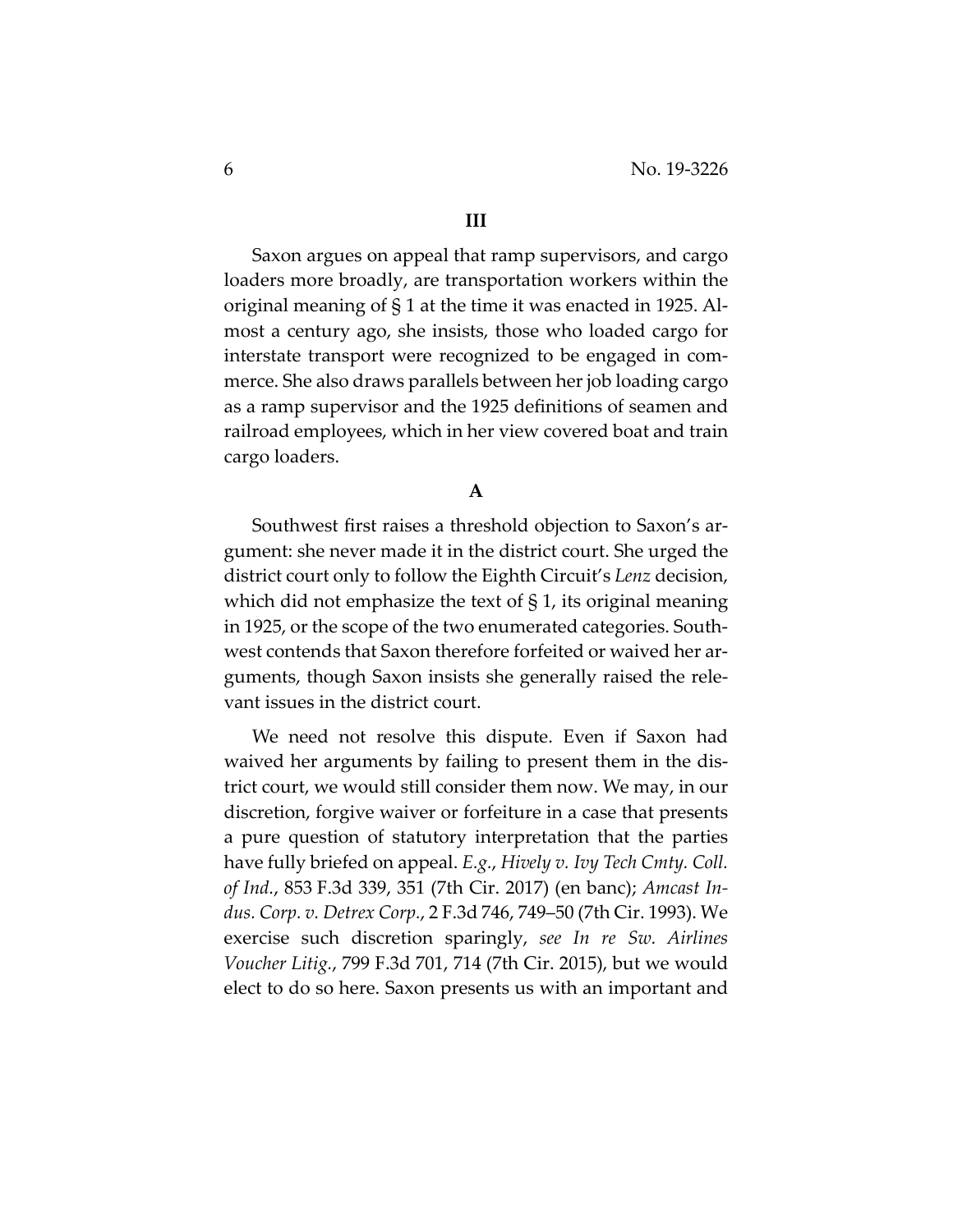recurring question of statutory interpretation, and the district court itself correctly noted the lack of guiding authority. We think it better to add what clarity we can than to defer our consideration of these significant issues to a later date.

**B** 

On appeal, the parties agree that Southwest's business of flying passengers and their baggage (and, to a lesser extent, freight cargo) is in interstate or foreign commerce within the meaning of § 1. Southwest disputed this point in the district court and argued that to be in commerce meant only transport of *goods*—not primarily people and their effects—but it abandoned that theory on appeal. We have no reason to dispute its concession and accept that the movement of goods accompanying people, just as much as the movement of goods alone, is in interstate commerce. *See Singh v. Uber Techs. Inc.*, 939 F.3d 210, 226 (3d Cir. 2019).

That Southwest is engaged in commerce does not resolve this case. Saxon contends otherwise in her broadest argument, suggesting that the proper class of workers parallel to seamen and railroad employees is "airline employees." She defines that group simply enough: those employed by an airline, a class of which she is obviously a part.

Although this view draws a bright and clear line, it is inconsistent with the text of the residual exemption. The phrase "any other class of workers engaged in foreign or interstate commerce" asks that the class of workers, not their employer, be engaged in commerce. This feature cuts both ways. On the one hand, a transportation worker need not work for a transportation company. *Intʹl Bhd. of Teamsters Local Union No. 50 v. Kienstra Precast, LLC*, 702 F.3d 954, 957 (7th Cir. 2012). But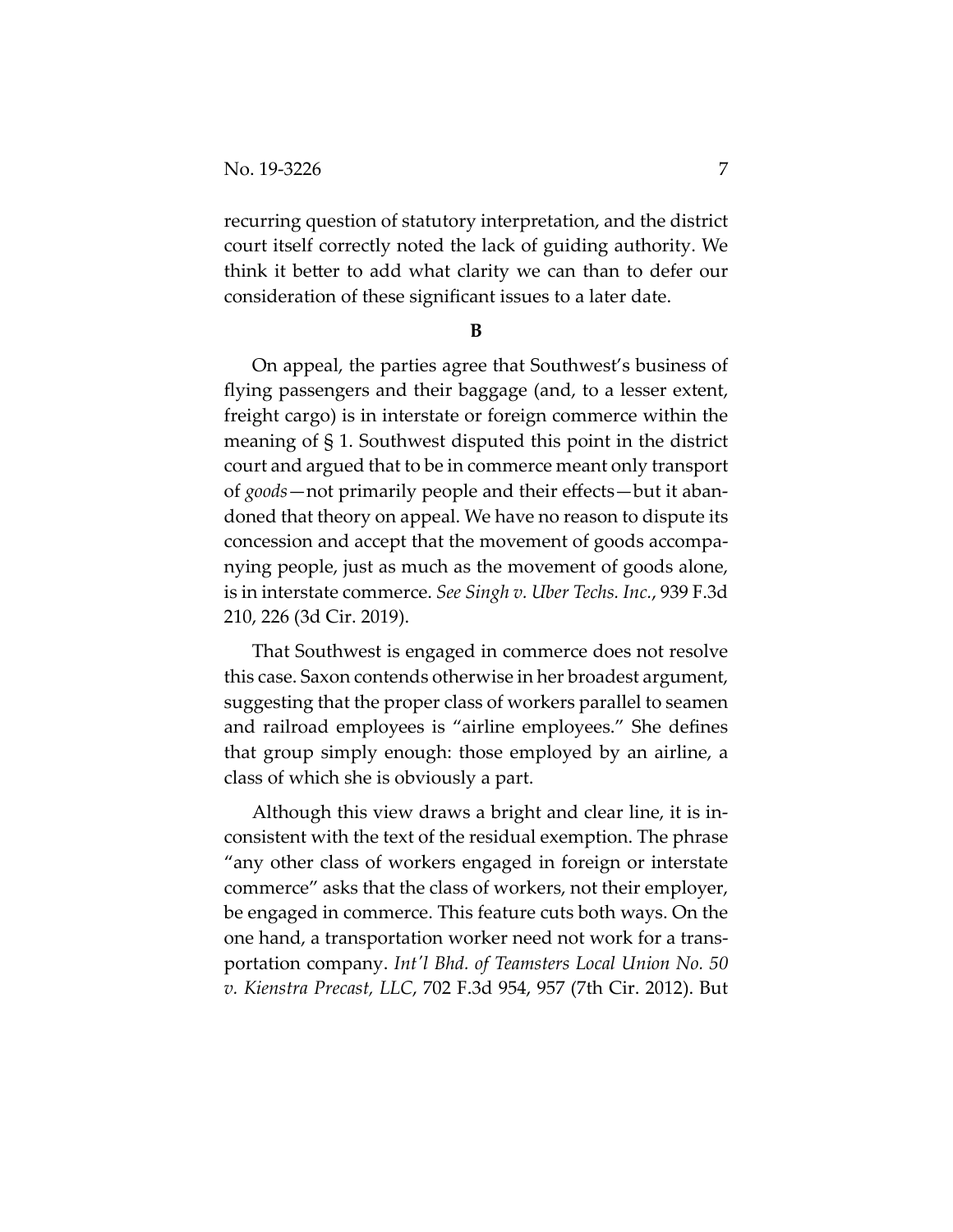on the other hand, a person does not become a transportation worker just by working for a transportation company. *See Lenz*, 431 F.3d at 351; *Perez v. Globe Airport Sec. Servs., Inc.*, 253 F.3d 1280, 1284 (11th Cir. 2001), *vacated* 294 F.3d 1275 (11th Cir. 2002) (joint stipulation to dismiss); *Cole v. Burns Intʹl Sec. Servs.*, 105 F.3d 1465, 1469, 1472 (D.C. Cir. 1997). The employer's business might well inform the "ultimate inquiry" whether its employees are engaged in commerce, *Rittmann v. Amazon.com, Inc.*, 971 F.3d 904, 917 (9th Cir. 2020); *Waithaka v. Amazon.com, Inc.*, 966 F.3d 10, 22–23 (1st Cir. 2020), but the employer is not itself the inquiry. Ramp supervisors are not transportation workers just because they work for Southwest.

Instead, to be exempted under the residual clause of § 1, the ramp supervisors must themselves be engaged in interstate or foreign commerce. To resolve that question we ask "whether the interstate movement of goods is a central part of the class members' job description," meaning that the workers are actively occupied in "the enterprise of moving goods across interstate lines." *Wallace*, 970 F.3d at 801–02. This line is not as easy to draw.

Wherever the line may be, though, ramp supervisors fall on the transportation-worker side of it. A central part of their job is the loading and unloading of cargo for planes on interstate and international flights. Although this is officially the role of the ramp *agents*, not the supervisors, Saxon estimates that she and her peers each cover three full ramp-agent shifts per week. Southwest offered no evidence to contradict this estimate. We need not consider, then, whether supervision of cargo loading alone would suffice. Ramp supervisors and ramp agents alike spend a significant amount of their time engaged in physically loading baggage and cargo onto planes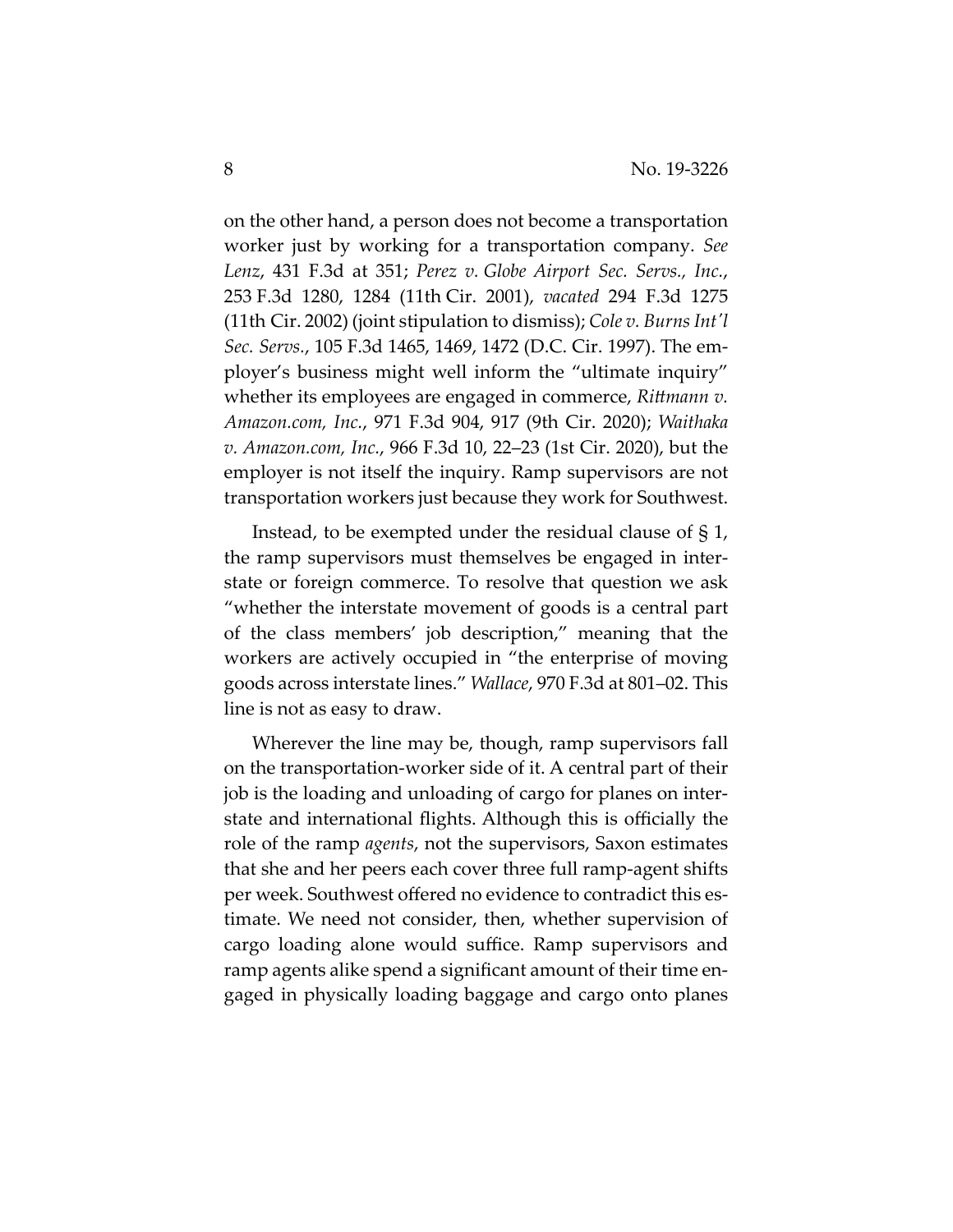destined for, or returning from, other states and countries, and that cargo-loading work is interstate or foreign commerce.

Southwest argues, and the district court concluded, that loading and unloading cargo is not enough to make a worker engaged in commerce because that phrase refers only to "actual transportation." The premise is correct. "[T]ransportation workers are those who are 'actually engaged in the movement of goods in interstate commerce.'" *Id.* at 801 (citing *Kienstra Precast*, 702 F.3d at 956). We differ, however, in the conclusion. Actual transportation is not limited to the precise moment either goods or the people accompanying them cross state lines. Loading and unloading cargo onto a vehicle so that it may be moved interstate, too, is actual transportation, and those who performed that work were recognized in 1925 to be engaged in commerce. Indeed, one year earlier, the Supreme Court held it was "too plain to require discussion that the loading or unloading of an interstate shipment by the employees of a carrier is so closely related to interstate transportation as to be practically a part of it" and thus a person injured while unloading cargo from a train was employed in commerce. *Balt. & Ohio Sw. R.R. v. Burtch*, 263 U.S. 540, 544 (1924).

The same logic extended to stevedores and longshoremen, the dockworkers who loaded and unloaded ships at port. The Supreme Court in 1928 deemed "[t]he unloading of a ship" to have "direct relation to commerce and navigation," such that a stevedore was within federal maritime jurisdiction. *N. Coal & Dock Co. v. Strand*, 278 U.S. 142, 144 (1928). A decade later the Court reiterated this point in stronger terms: "*No one* would deny that the crew would be engaged in interstate or foreign commerce if busied in loading or unloading an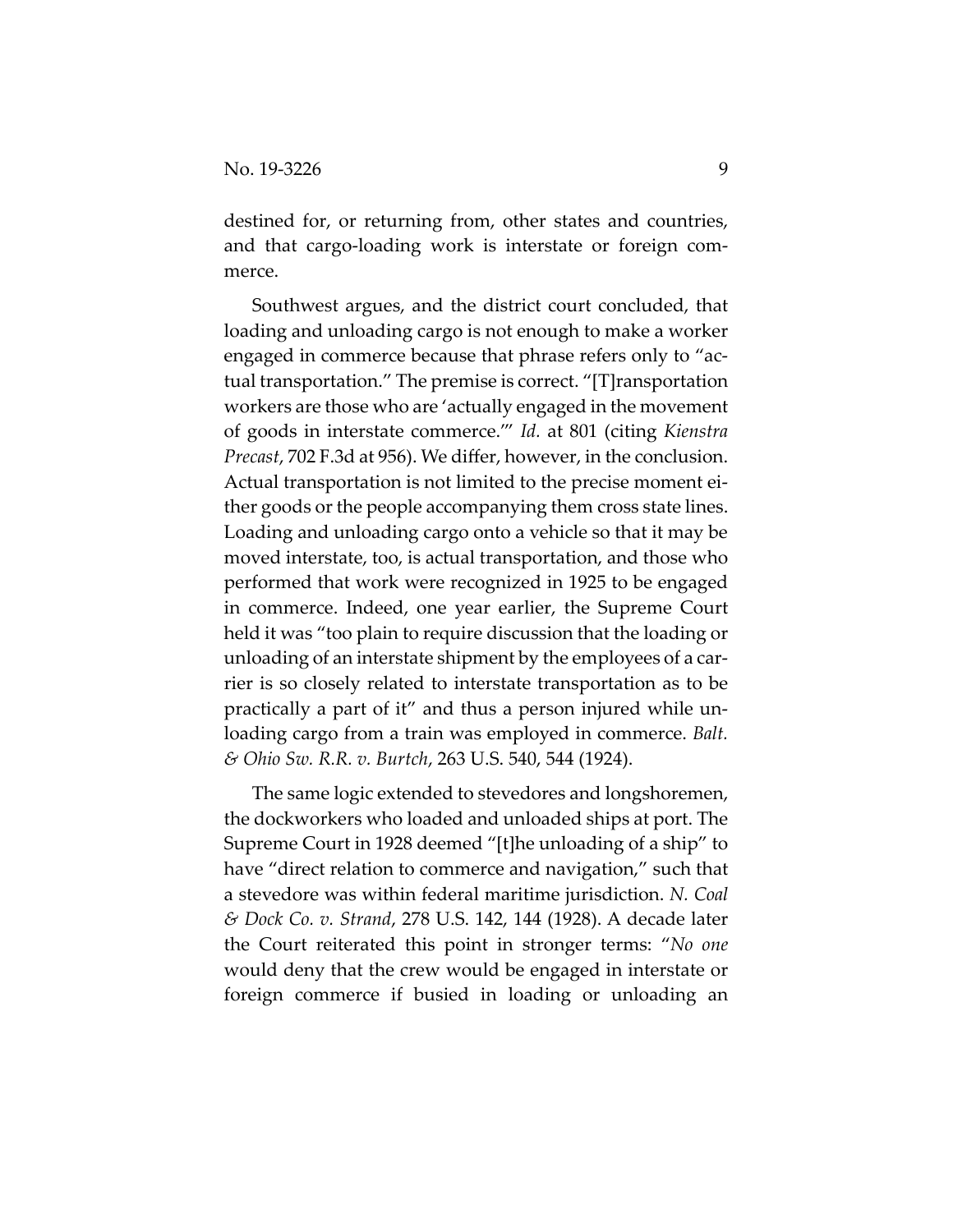interstate or foreign vessel." *Puget Sound Stevedoring Co. v. State Tax Commʹn*, 302 U.S. 90, 92 (1937) (emphasis added). The Court recognized that the work the crew was engaged in—loading and unloading a vessel—was itself interstate or foreign commerce. *Id.* at 94; *see also Joseph v. Carter & Weekes Stevedoring Co.*, 330 U.S. 422, 427 (1947) ("The transportation in commerce, at the least, begins with loading and ends with unloading."). A cargo loader may not herself cross the state border, but without her work, neither would the goods in her care. She is an essential part of the enterprise of transporting goods between states and countries.

Southwest points out that the Supreme Court overruled these stevedoring cases in *Department of Revenue v. Association of Washington Stevedoring Companies*, 435 U.S. 734 (1978). The Court did not, however, abrogate its holdings that stevedores were engaged in commerce, let alone imply the cases were wrong when decided. Originally, because stevedoring was commerce, the Court held it was *per se* unconstitutional for states to tax that work. *Puget Sound*, 302 U.S. at 94. Forty years later the Court eliminated this *per se* prohibition of taxation. *Ass'n of Wash. Stevedoring Cos.*, 435 U.S. at 748–50. It reaffirmed, however, that stevedoring was commerce, and, the court presumed, commerce in the sense of "movement" and "transport," as distinct from "commerce that does not move goods." *Id.* at 748.

We are thus left with the firm conviction that cargo loaders generally are a class of workers engaged in the actual transportation of goods. Ramp supervisors who also load and unload cargo in the manner Saxon attests, in turn, are airplane cargo loaders and members of that class, and thus engaged in commerce for purposes of § 1.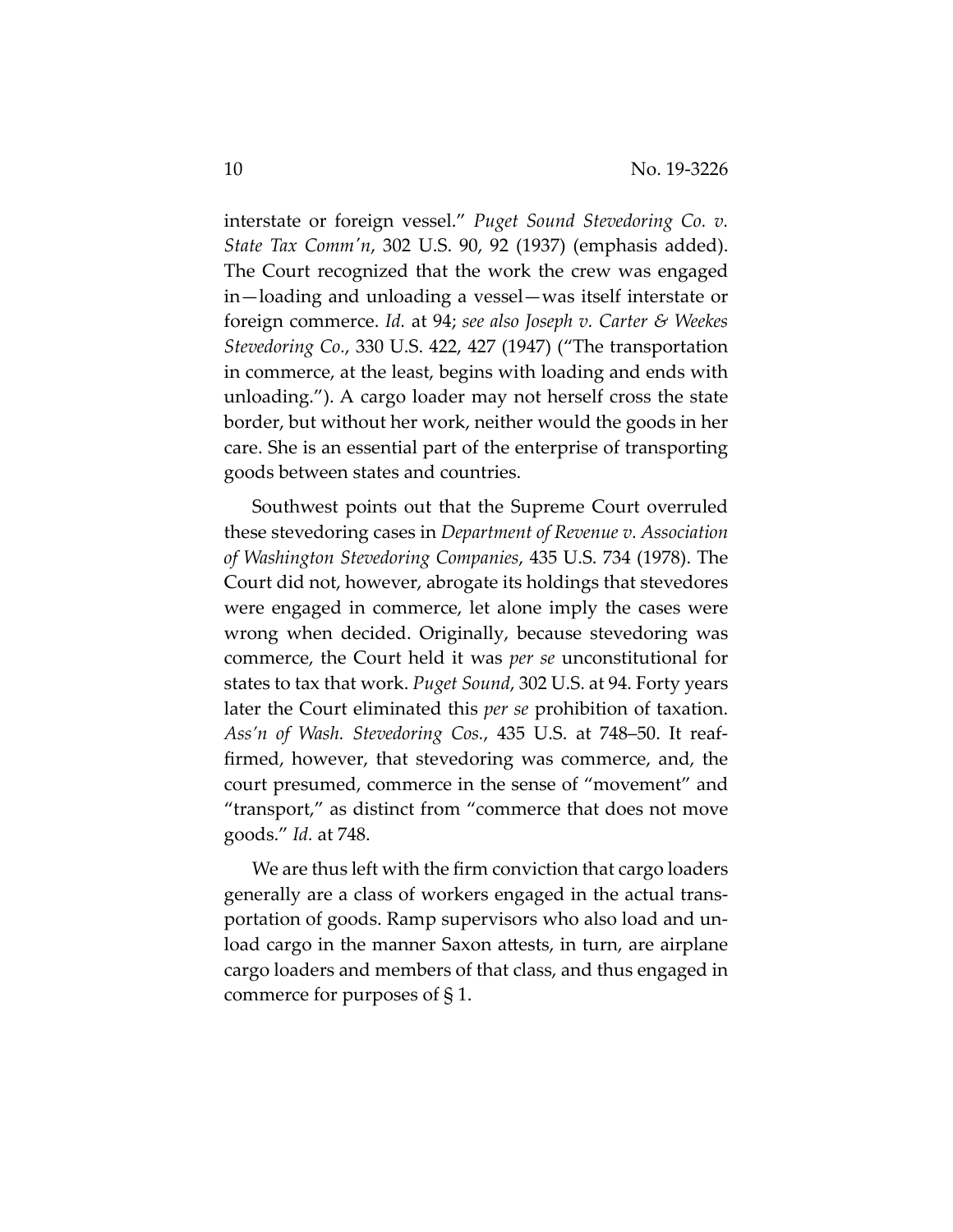A comparison to the enumerated categories of seamen and railroad employees in § 1 further supports our conclusion that a ramp supervisor falls within the residual clause and is a transportation worker like them.

**1** 

Regarding seamen, we again agree with the district court and Southwest's premise, but not their conclusion. The term "seaman" is a term of art that excludes the stevedores, longshoremen, and land-based dockworkers to whom we just compared ramp supervisors. *See McDermott Intʹl, Inc. v. Wilander*, 498 U.S. 337, 342, 348 (1991). The distinction is quite literal thanks to a quirk from 1927: "seaman" is statutorily defined by its exclusion from the Longshoremen's and Harbor Workers' Compensation Act, Pub. L. No. 69-803, 44 Stat. 1424 (1927) (codified as amended at 33 U.S.C. §§ 901–950). *See Chandris, Inc. v. Latsis*, 515 U.S. 347, 355–56, 358–59 (1995).

Saxon argues that seamen meant something different two years earlier, in 1925, and then included dockworkers. This is partially correct. *International Stevedoring Co. v. Haverty*, 272 U.S. 50, 52 (1926), did hold that a stevedore was a seaman for purposes of the Jones Act, Pub. L. No. 66-261 § 31, 41 Stat. 988, 1006 (1920) (codified as amended at 46 U.S.C. §§ 30101– 30106), which provides a claim in negligence for injured seamen. The Compensation Act abrogated that holding, but even at the time *Haverty*'s reasoning applied *only* to the Jones Act. The Court acknowledged that "for most purposes, as the word is commonly used, stevedores are not 'seamen.'" *Haverty*, 272 U.S. at 52. Because stevedores and seamen performed similar tasks, the Court inferred that Congress wanted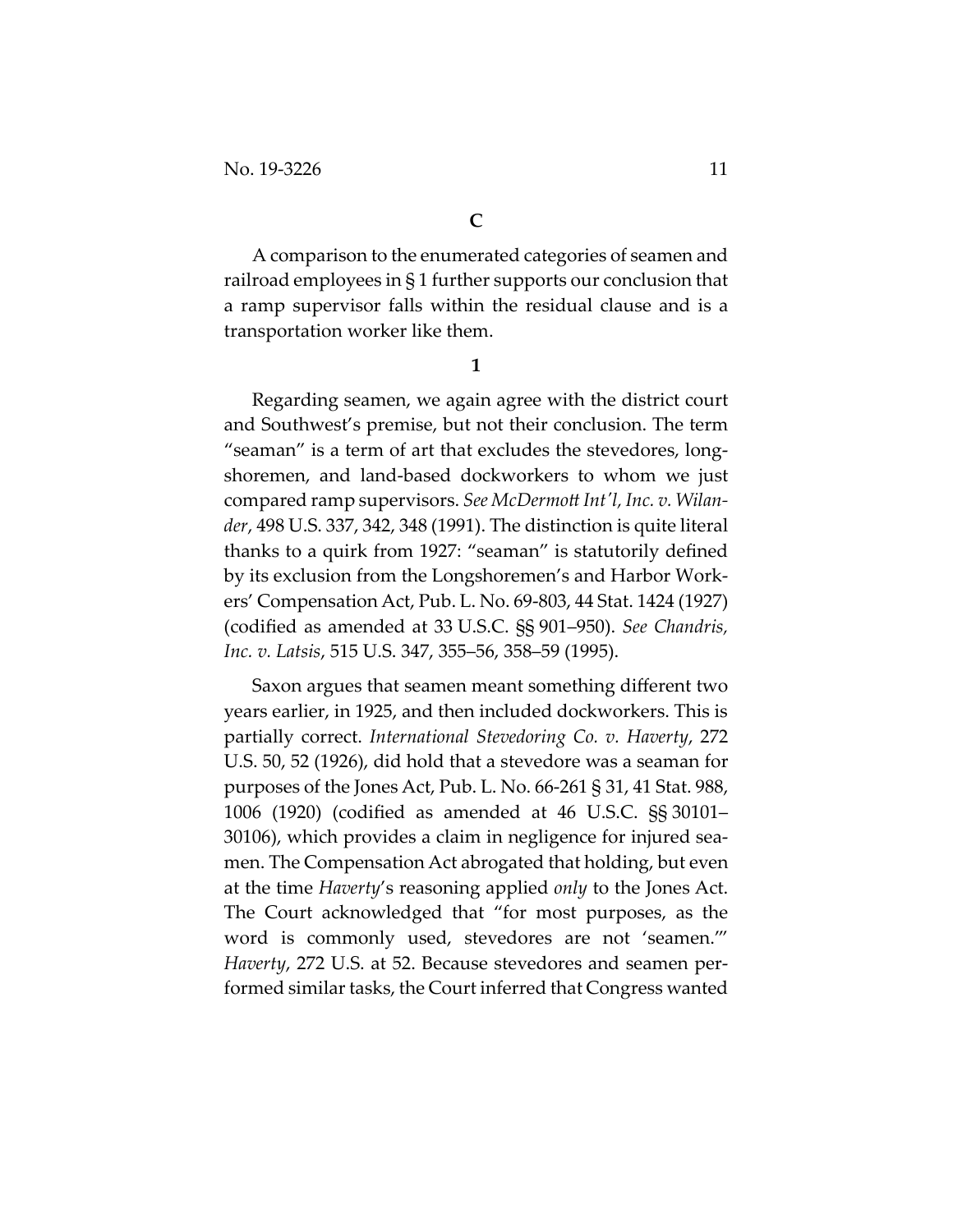them to receive the same protections, regardless of job title. *Id.*; *see also Uravic v. F. Jarka Co.*, 282 U.S. 234, 239 (1931) (explaining that *Haverty* did not "say or mean that stevedores are to be regarded as seamen" only that they are "given the rights of seamen"). There was and remains a "fundamental distinction" between seamen and land-based workers. *See Chandris*, 515 U.S. at 358.

A distinction, even a fundamental one, does not necessarily mean a difference. Saxon does not purport to be a seaman but to perform work sufficiently analogous to seamen to infer she is engaged in commerce like them. Southwest gives us no reason to believe the distinction between seamen and longshoremen rests on their relation to commerce. Instead, it is typically justified by the unique hazards that seamen face on the open seas. *See Chandris*, 515 U.S. at 354–55. So *Haverty*'s extension of the seaman's protections to stevedores was questionable, but its broader point remains valid. Seamen, stevedores, and longshoremen performed similar—even if not identical—work. Other cases contemporary to the Arbitration Act also carried this theme and recognized that the crew of the ship had historically performed the specialized work of the stevedore and longshoreman. *See Puget Sound*, 302 U.S. at 92; *Atlantic Transp. Co. of W. Va. v. Imbrovek*, 234 U.S. 52, 62 (1914). Given this similarity in their work we see no reason to infer that Congress's express inclusion of seamen in § 1 leads to an implied exclusion of longshoremen or other cargo loaders like them. They are all workers engaged in interstate or foreign commerce, even if they are not the same class.

Southwest urges us to follow the Fifth Circuit, which, in *Eastus v. ISS Facility Services, Inc.*, 960 F.3d 207 (5th Cir. 2020), noted the parties' agreement that longshoremen were not an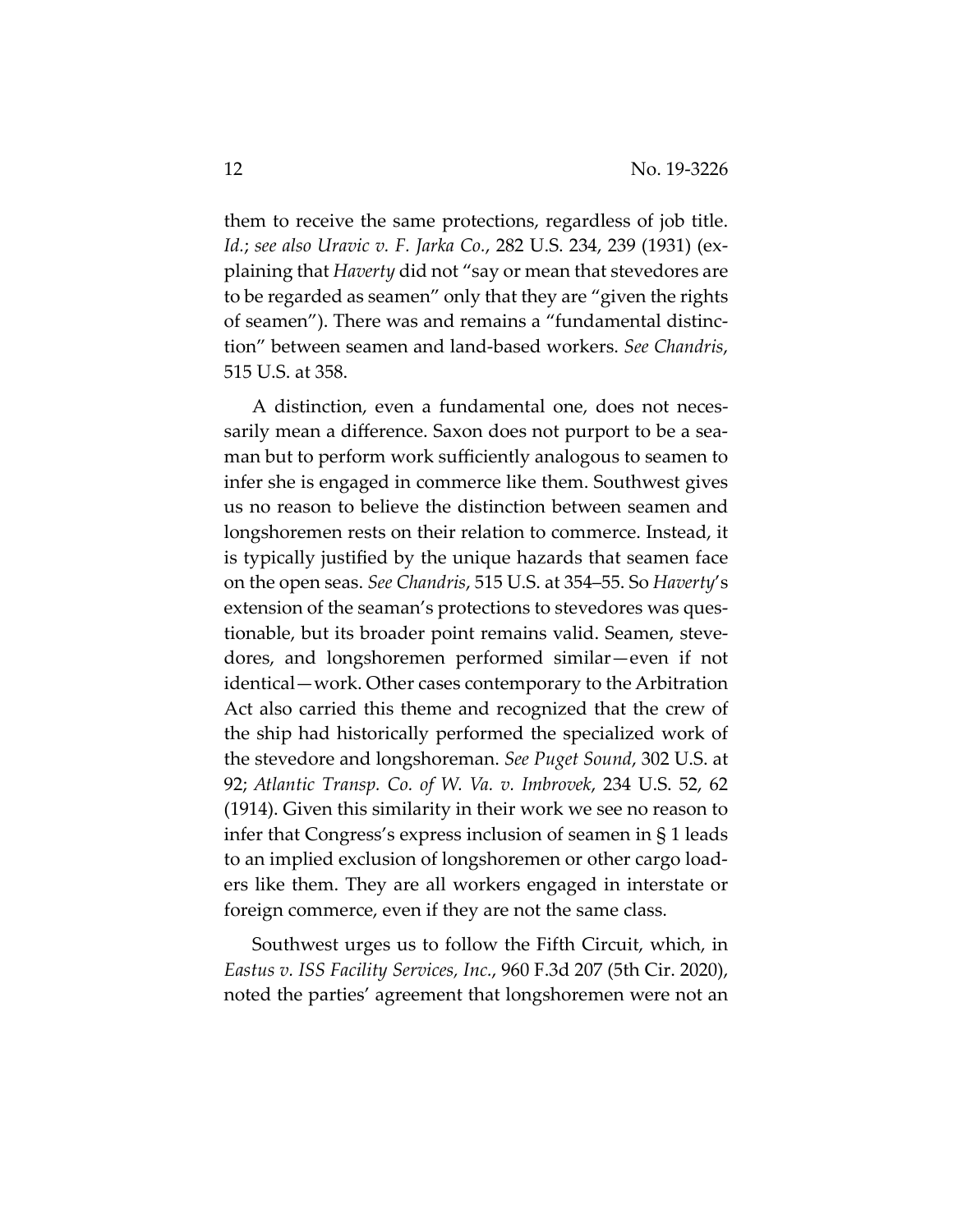exempted class of workers. *Id.* at 211–12. The appellant, Heidi Eastus, supervised and assisted airport ticketing and gate agents who placed passengers' baggage on conveyor belts to be screened and loaded. *Id.* at 208. Because her work could "at most be construed as loading and unloading airplanes," she resembled more a longshoreman than a seaman, so the court held she was also not exempt. *Id.* at 212.

Saxon does not make the same concession as in *Eastus*, and without that starting point, we do not think its logic directly applies here. *Eastus* addressed little of the history that we have covered. Instead, its analysis rested on a decision interpreting the term "seaman" under § 1 and expressly disclaiming reliance on the residual clause. *See Brown v. Nabors Offshore Corp.*, 339 F.3d 391, 394 (5th Cir. 2003). Longshoremen may not belong to the enumerated class of seamen, but it cannot follow that one is not a transportation worker just because she is not a seaman. The residual clause must have some content beyond just the enumerated categories, lest we read it out of the statute entirely. Excluding all cargo loaders also conflicts with the Third Circuit's established interpretation of § 1 through railroad law, as we explore further below. We express no opinion on whether Eastus herself was a transportation worker—she did not personally load and unload cargo, and so was at least one step removed from either longshoremen or ramp supervisors like Saxon.

# **2**

Even if a gap existed in the analogy between seamen and cargo loaders, we still must compare ramp supervisors to the other enumerated category, railroad employees. One complicating matter is that, unlike seaman, "railroad employee" is not a term of art with any settled meaning. The Supreme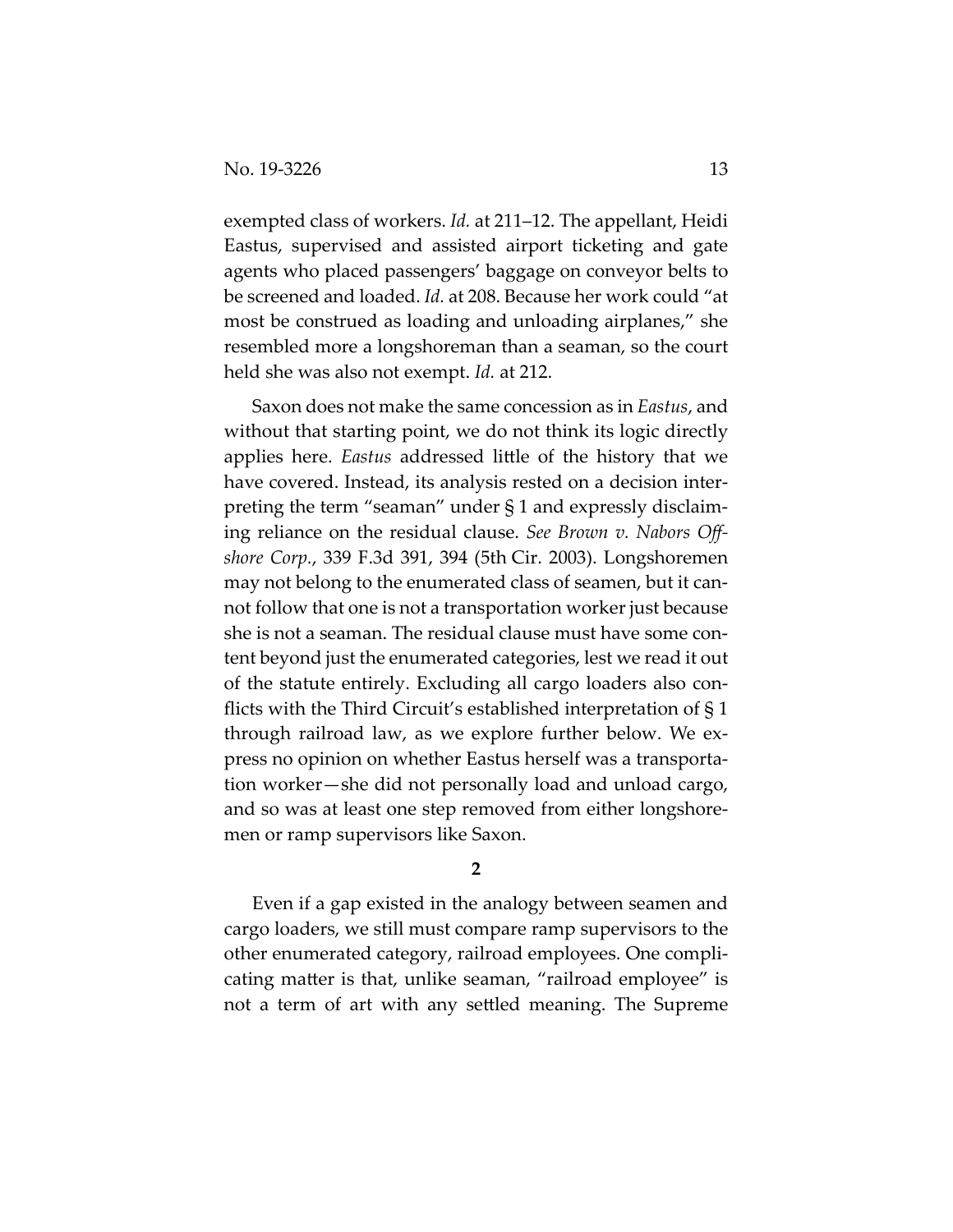Court has noted only that the term "may have swept more broadly at the time of the Actʹs passage than might seem obvious today." *New Prime*, 139 S. Ct. at 543.

In the absence of other guidance, Saxon proposes the term should be understood by its plain meaning—those employed by a railroad, obviously including porters and other train cargo loaders. She also supports a broad construction by pointing to the Transportation Act of 1920, tit. III, Pub. L. No. 66-152, 41 Stat. 456, 469 (repealed 1926), which established a Railroad Labor Board to resolve disputes between railroads and their employees, including train cargo loaders but also clerks and janitors only tangentially related to transportation. *E.g., Bhd. of Ry. & S.S. Clerks v. Erie R.R.*, Decision No. 1210, 3 R.L.B. 667, 667 (1922); *see also Ry. Emps.ʹ Dept. v. Ind. Harbor Belt R.R.*, Decision No. 982, 3 R.L.B. 332, 337 (1922) (defining "employee" broadly to mean "those engaged in the customary work directly contributory to the operation of the railroads"). These possibilities, however, too closely resemble the employer-based reasoning that we have already said is incompatible with the residual clause, and so have limited utility in interpreting that clause, whatever merit they may have for the enumerated category of railroad employees.

We need not rest on these broad definitions, though, because cargo loaders fit within a narrower class of railroad employees defined by their relation to commerce. The Federal Employers' Liability Act (FELA), Pub. L. No. 60-100, § 2, 35 Stat. 65 (1908) (codified as amended at 45 U.S.C. §§ 51–60), allowed railroad workers injured while "employed … in … commerce" to sue the railroad for negligence. Considering the substantial overlap between this formulation and § 1 of the Arbitration Act, the Third Circuit—applying the same *ejusdem*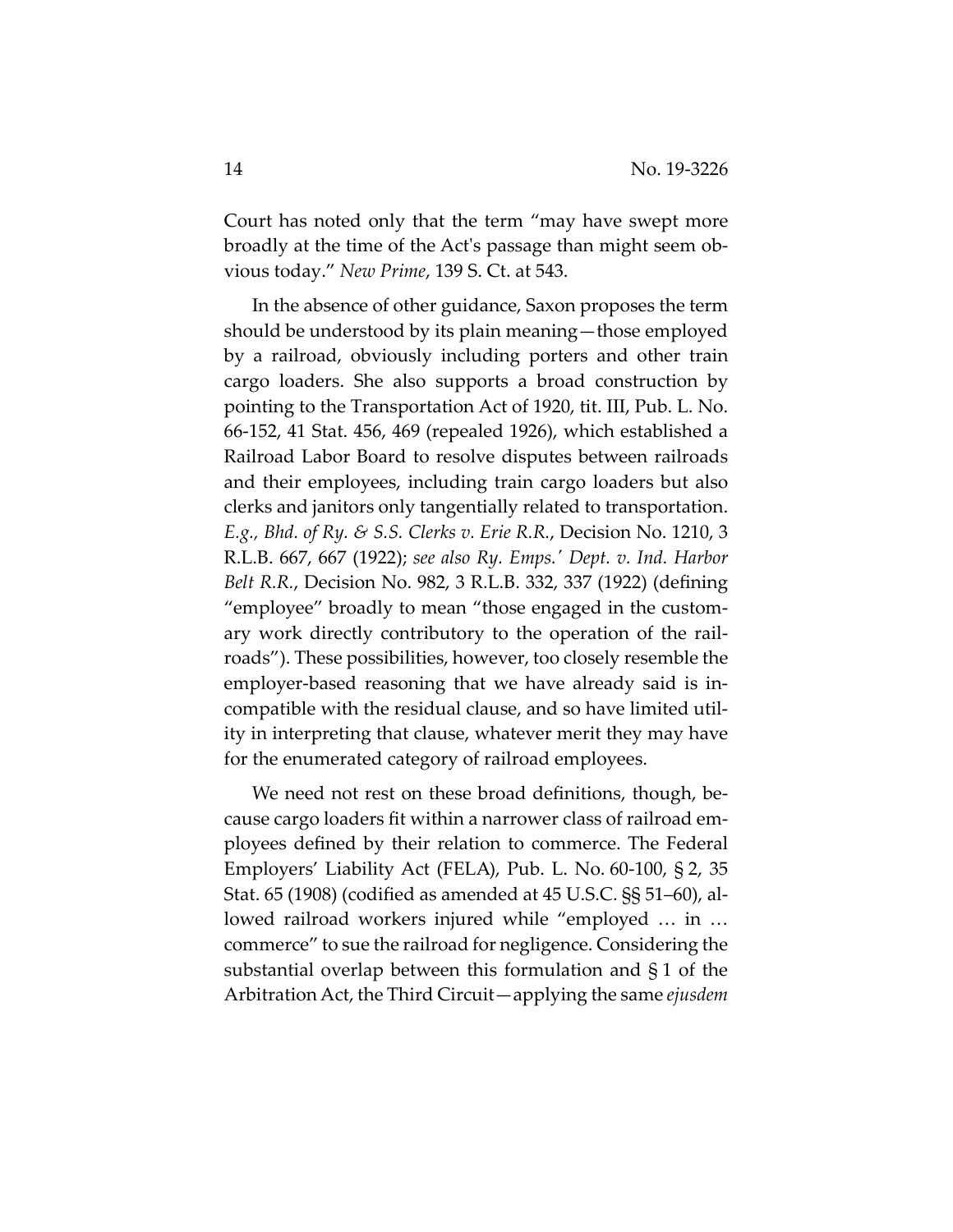*generis* reasoning that the Supreme Court later adopted in *Circuit City*—first relied on FELA caselaw to inform its interpretation of § 1 decades ago. *See Tenney Engʹg, Inc. v. United Elec. Radio & Mach. Workers of Am., Local 437*, 207 F.2d 450, 452–53 (3d Cir. 1953) (en banc).

The FELA cases identify at least two general categories of workers employed in interstate commerce, beyond the obvious worker who physically crosses state lines. The first category included those who worked on an intrastate leg of an interstate journey. *See, e.g.*, *Phila. & Reading Ry. v. Hancock*, 253 U.S. 284, 285–86 (1920). The First and Ninth Circuits recently relied on this line of cases to conclude that so-called "last mile" delivery drivers fit within the § 1 exemption. *See Rittmann*, 971 F.3d at 912; *Waithaka*, 966 F.3d at 20–21. Ramp supervisors and cargo loaders do not resemble this category, so we have no need to decide whether we agree with that position today.

Cargo loaders fit cleanly into the second category—those whose work was "so closely related to [interstate transportation] as to be practically a part of it." *Shanks v. Del., Lackawanna & W.R.R.*, 239 U.S. 556, 558 (1916). As we have already noted, the Court held in 1924 that it was "too plain to require discussion that the loading or unloading of an interstate shipment" sufficed for a worker to fit within this category. *Burtch*, 263 U.S. at 544. Although the First Circuit has expressly reserved the question, *Waithaka*, 966 F.3d at 20 n.9, 22 n.10, the Third Circuit has consistently held that workers are exempt under § 1 if they are so closely related to transportation as to be part of it. *See Singh*, 939 F.3d at 226; *Palcko v. Airborne Express, Inc.*, 372 F.3d 588, 593 (3d Cir. 2004); *Tenney Eng'g*, 207 F.2d at 453.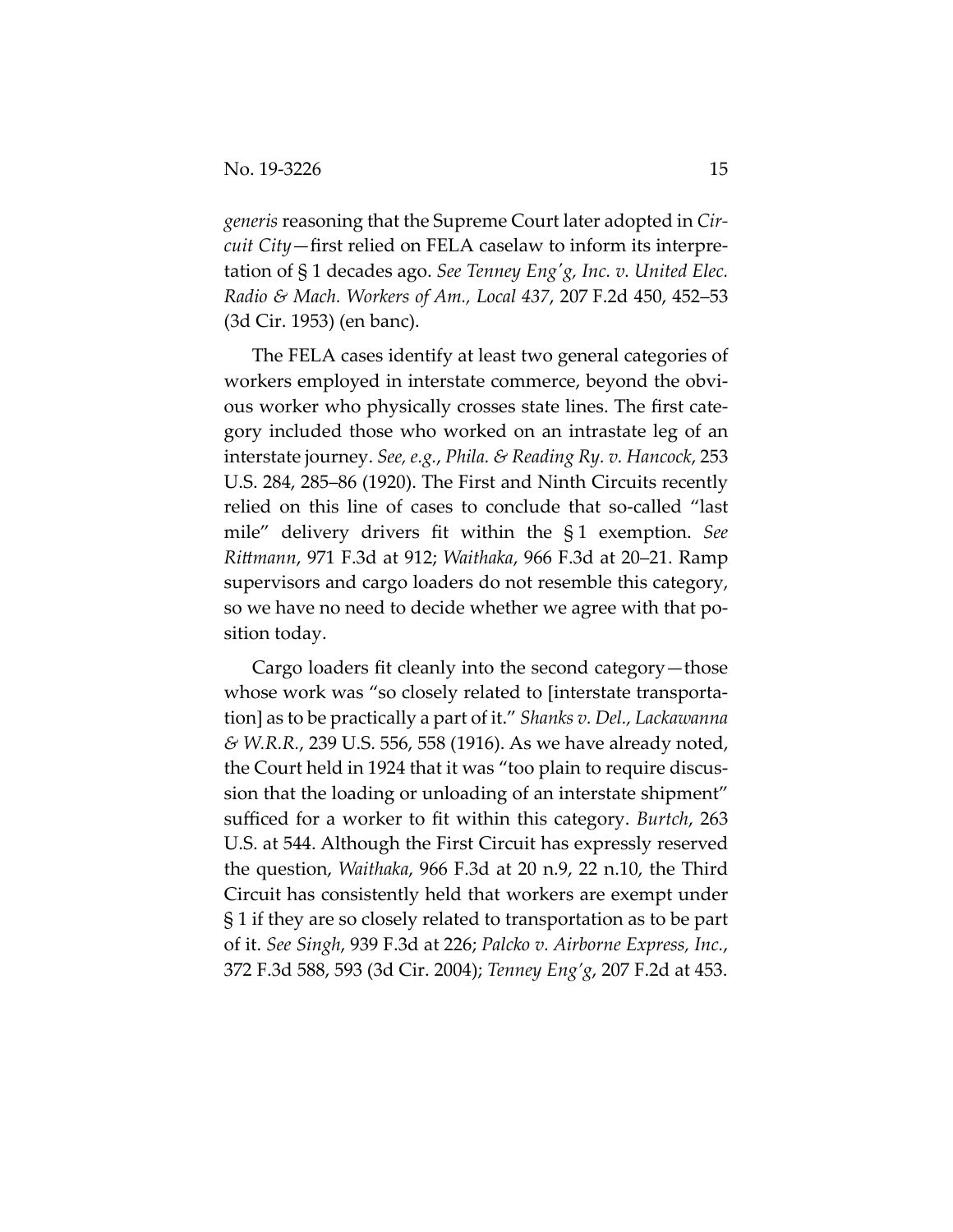Southwest does not dispute that train cargo loaders were "employed in commerce" for FELA purposes in 1925. It protests only that we should not rely on FELA to interpret the Arbitration Act. FELA is construed liberally to effect a remedial purpose, it insists, but the Arbitration Act has no remedial purpose. Its purpose is to favor arbitration. Otherwise, Southwest fears a slippery slope—excluding ramp supervisors could eventually lead to excluding ticket and gate agents, security guards, taxi drivers, and airport vendors all on the ground that each supports the work of the airline.

We find neither of these objections compelling. Southwest has given us no reason to believe that FELA's remedial purpose influenced the extension of its protections to cargo loaders. *See Rittmann*, 971 F.3d at 912 n.2 (same for workers on intrastate portions of interstate journeys); *Waithaka*, 966 F.3d at 22 (same). The Supreme Court in *Burtch* did not just say cargo loaders were employed in commerce but that it was "too plain to require discussion" that they "fully satisfy" that test. 263 U.S. at 544. To exclude all cargo loaders, then, we would have to abandon any comparison to FELA whatsoever—without an alternative, narrower proposal from Southwest by which to compare unenumerated workers to railroad employees—and put ourselves in conflict with the Third Circuit's approach and in tension with the First and Ninth Circuits' interpretation of § 1. Cargo loaders are a relatively easy question under FELA, so we do not see a need, in this case, to go as far as the Ninth Circuit and hold that FELA's remedial purpose affected only its definition of negligence. *Rittman*, 971 F.3d at 912 n.2. Nor do we foreclose the possibility that some workers who were "employed in commerce" for FELA purposes in 1925 are not "engaged in commerce" for purposes of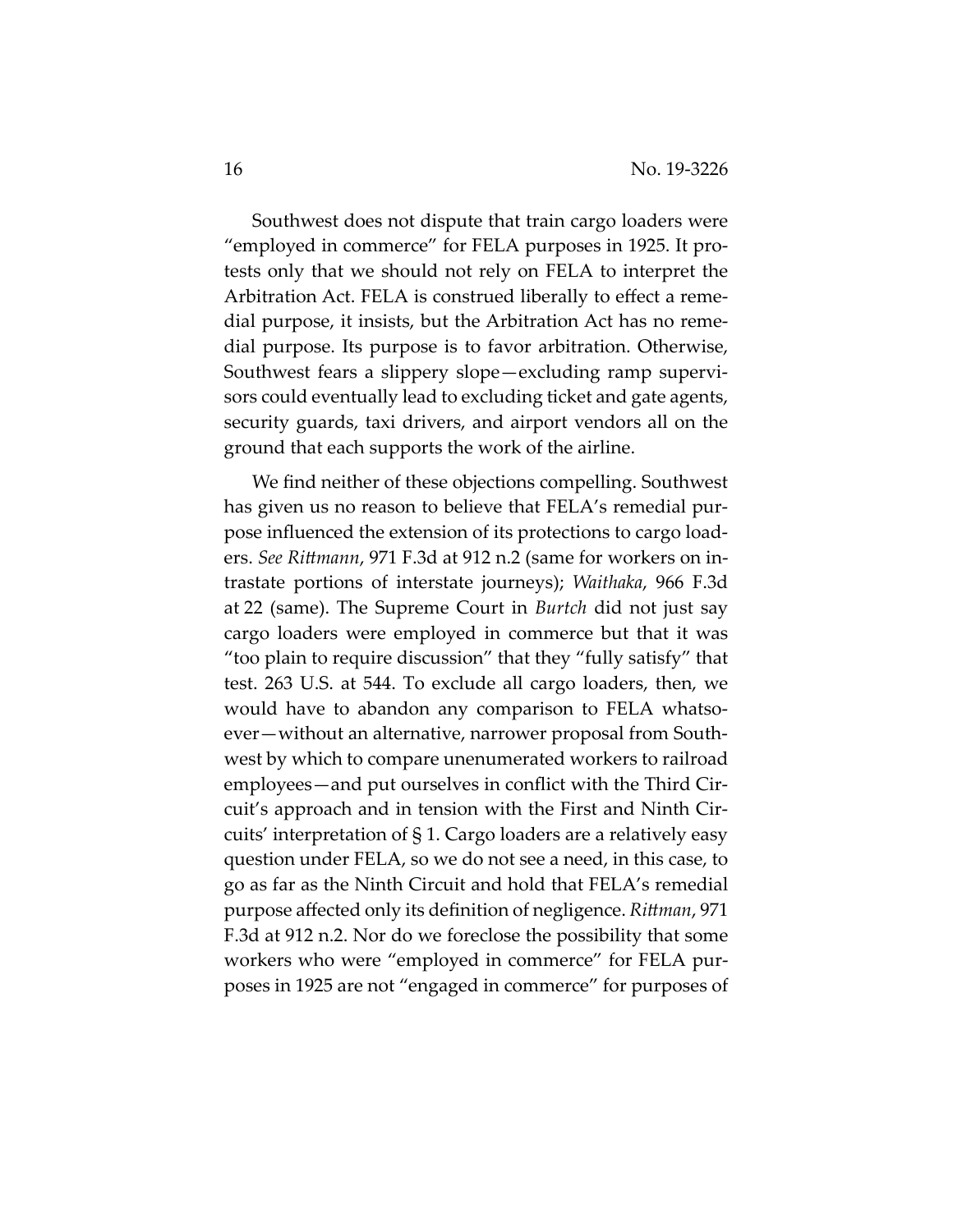the Arbitration Act. If those workers exist, they were not cargo loaders.

For similar reasons, we do not see this as the start of a slippery slope. For one, much of Southwest's fear rests on FELA decisions after 1939, when Congress loosened the "employed in commerce" test. *See S. Pac. Co. v. Gileo*, 351 U.S. 493, 498–99 (1956). Later decisions thus shed little light on what it meant to be engaged in commerce in 1925. In any event, Southwest does not suggest transportation workers are limited to those who physically cross state lines and we do not think such a limitation could be supported. The loading of goods into a vehicle traveling to another state or country is the step that both immediately and necessarily precedes the moment the vehicle and goods cross the border. To say that this closely related work *is* interstate transportation does not necessarily mean that the work of a ticketing or gate agents (like in *Eastus*) or others even further removed from that moment qualify too. We say this not to prejudge future cases, but only to reiterate that a transportation worker "must be connected not simply to the goods, but to the act of moving those goods across state or national borders." *Wallace*, 970 F.3d at 802. Whether the goods have been or ultimately will go to another state or country is not important except to the extent the class of workers directly progresses them on that journey. Airplane cargo loaders like Saxon are essential to that progress in a way distinct even from other airline employees.

**3** 

The foregoing analysis rests on the premise that the common characteristics of seamen and railroad employees, for *ejusdem generis* purposes, is their relationship with interstate or foreign commerce. Southwest offers a different view. It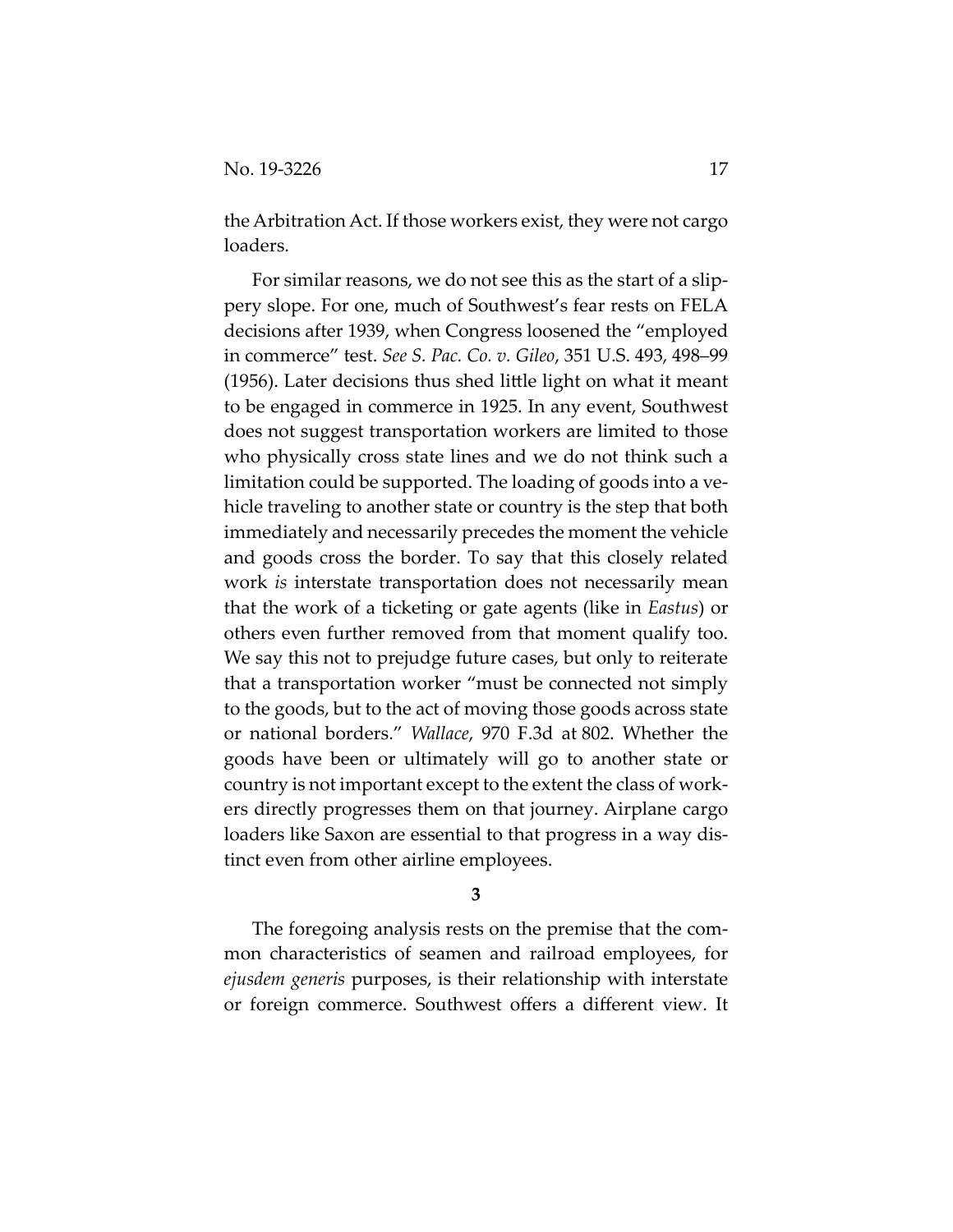asserts that the link between seamen and railroad employees is that both were subject to alternative dispute-resolution schemes in 1925. The purpose of the § 1 exemption in the Arbitration Act, it contends, was to avoid conflict with such schemes, including the Railway Labor Act. *See Circuit City*, 552 U.S. at 120–21 (calling this purpose a "permissible inference"). Because Saxon, as a supervisor, is not covered by the Railway Labor Act (and certainly would not have been in 1925, a year before it existed and a decade before it extended to airline workers), Southwest contends that she cannot be exempt from the Arbitration Act.

The critical flaw with this argument is that the text of § 1 does not tie exemption to any other law. The text directs us to ask whether the class of workers is engaged in commerce. Even if Southwest correctly identifies the purpose of § 1, "[p]urpose cannot override text." *Waithaka*, 966 F.3d at 25 (citing *New Prime*, 139 S. Ct. at 543). If Congress intended to exempt only workers covered by dispute-resolution schemes in 1925, it could have enumerated them and skipped the residual exemption entirely. *See id.* 

The consequences of excluding Saxon despite the absence of some other federal arbitration scheme are not nearly as dire as Southwest predicts. It insists that our holding will create a subset of workers "completely unable to agree to arbitration." But Saxon could still face arbitration under state law or through an agreement outside of her contract of employment. All we decide today is that the Federal Arbitration Act's policy favoring arbitration does not extend to Saxon's contract of employment under the plain text of § 1. The exemption in 9 U.S.C. § 1 reflects a limit Congress placed on its otherwise liberal favor toward arbitration, and we are obligated to respect